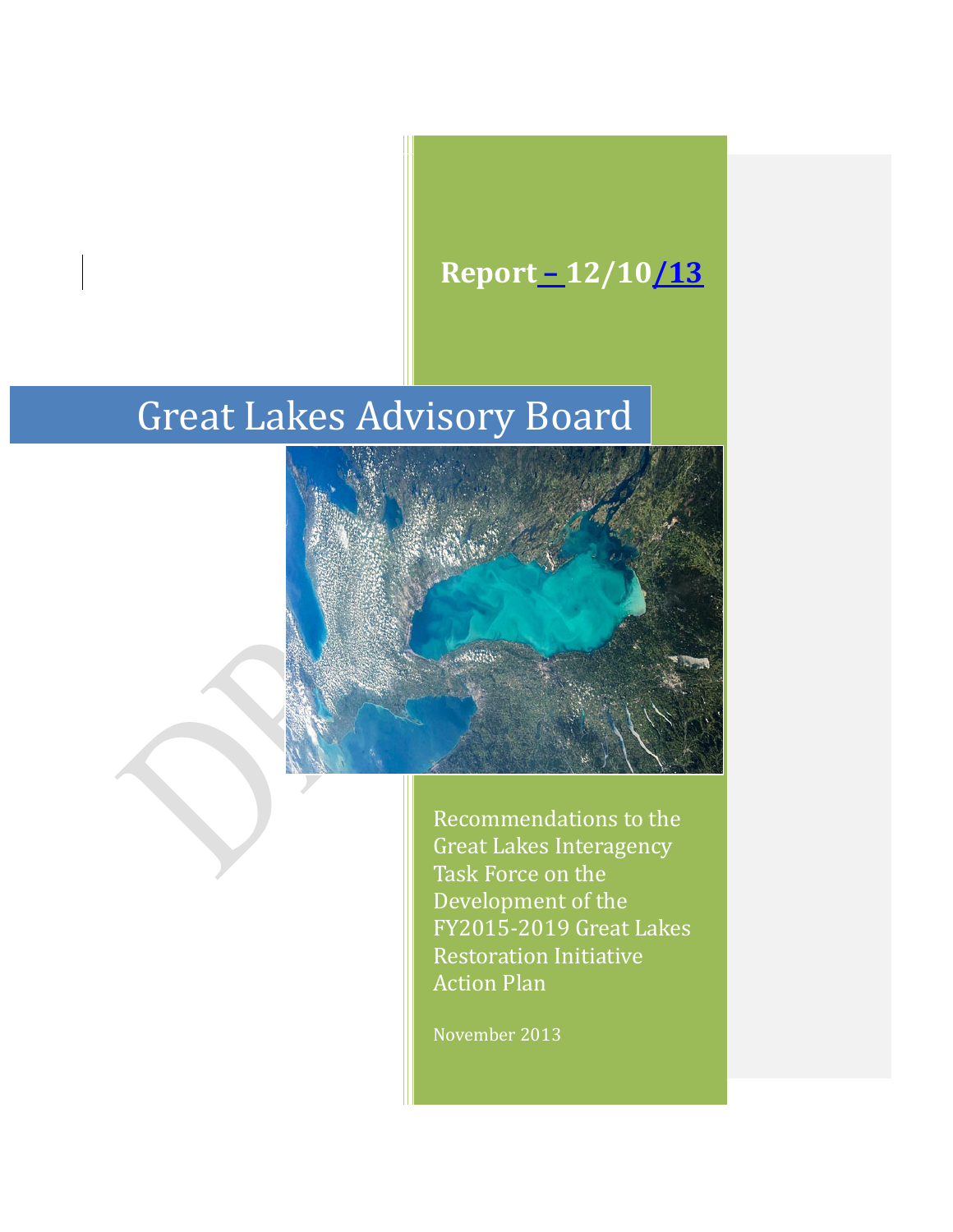### **Table of Contents**

 $\overline{\phantom{a}}$ 

 $\overline{\phantom{a}}$ 

# Cover Photo: NASA

Image taken August 24, 2013, of a "whiting event" on Lake Ontario wherein warmer temperatures and changes in pH cause the suspension of calcium carbonate. The patterns in Lake Ontario were originally mistaken for an algae bloom, providing a reminder that policy decisions must be based on our ever-evolving understanding of this fragile ecosystem.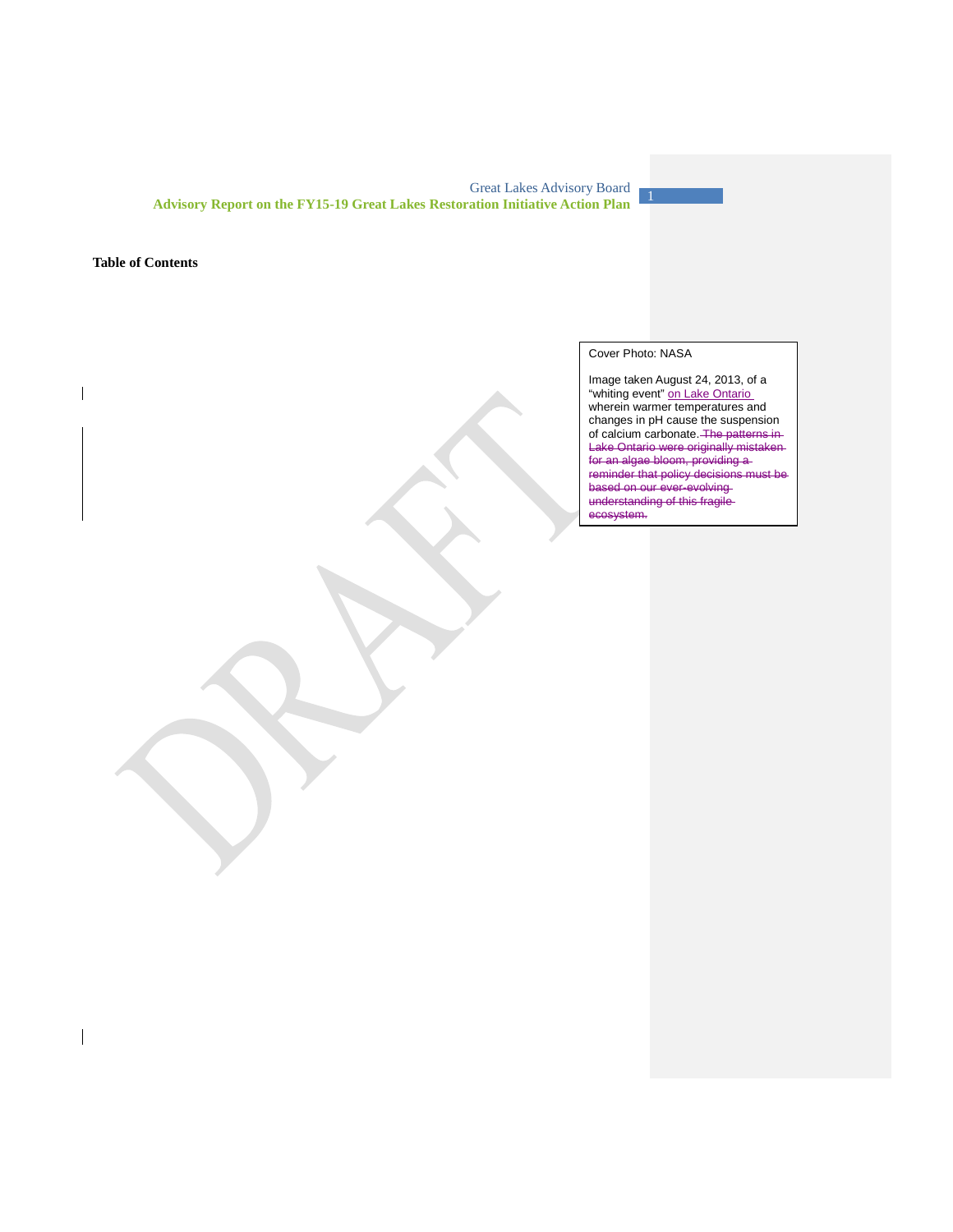#### **Executive Summary**

The Great Lakes Advisory Board (Board) recommends that the Federal Interagency Task Force (IATF) take a balanced approach that will result in achieving the maximum ecosystem improvements under the next generation of the Great Lakes Restoration Initiative (GLRI). The General Recommendations for the FY15-19 Action Plan are:

- Retain the current five Focus Areas, with refinements as recommended in this Report.
- Emphasize prevention, protection and sustainability as much as restoration, in keeping with the Great Lakes Water Quality Agreement.
- Continue investing a large majority in <u>on-the-ground and in-the-water</u> activities that have direct ecological benefits for the ecosystem.

The specific recommendations in response to the Charge Questions for the FY15-19 Action Plan are:

- Acknowledge and plan for the impact a changing climate is having on the Great Lakes ecosystem without allowing GLRI to become a climate change program by:
	- o Assuring that work under the Action Plan helps the Great Lakes ecosystem become more resilient, and
	- o Design GLRI projects to account for the effects of climate change.
- Retain the three priorities for on-the-ground and in-the-water action-oriented projects, including:
	- o Projects that expedite Area of Concern (AOC) delisting,
	- o Projects to prevent the introduction of new Aquatic Invasive Species (AIS) while controlling existing AIS, and
	- o Projects that target phosphorus reductions where needed most while and ensureing that conservation practices have a lastinglong-term, sustainable effects.
- Use and strengthen the Lakewide Action and Management Plans (LAMPs) under the Great Lakes Water Quality Agreement to ensure stronger coordination, communication, and consultation on a larger, lake-by-lake scale when making funding decisions.
- Encourage, but do not require, GLRI matching resources while retaining the goal of encouraging investments based on impact rather than the size of grants.
- Create incentives to track economic benefits information in conjunction with individual projects and the GLRI collectively.
- Promote environmental justice through the meaningful involvement and fair treatment of all people regardless of race, color, national origin, or income.
- <span id="page-2-0"></span>Integrate and advance scientific indicators, monitoring, and assessment into projects to measure progress, employ the principles of adaptive management, and communicate results from GLRI investments.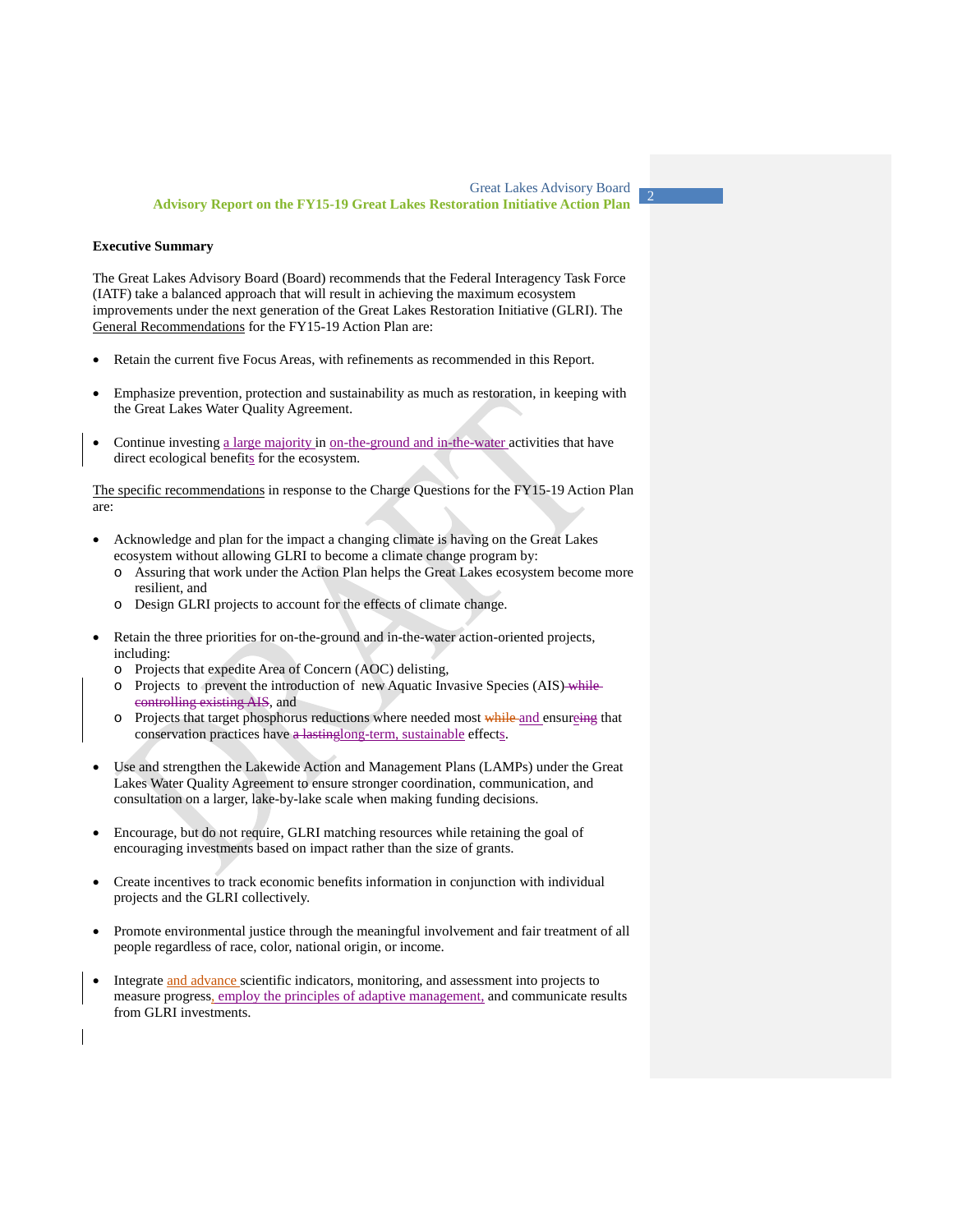#### **Background**

This Board report is designed to guide the Federal agencies' investment decisions to build upon the successes to date while supporting increasingly successful restoration of a vibrant Great Lakes ecosystem and economy.

The Board was named to advise the Federal government on matters related to the protection and restoration of the Great Lakes. In 2009, President Obama proposed and Congress funded the GLRI. In February 2010, the IATF released the FY10-14 GLRI Action Plan to prioritize the efforts funded under the GLRI. On March 6, 2013, Council on Environmental Quality Chair Nancy Sutley announced the White House's commitment to a renewed GLRI, covering fiscal years 2015-2019. To assist in the development of a FY15-19 GLRI Action Plan, Acting U.S. Environmental Protection Agency Administrator and Great Lakes Federal Interagency Task Force (IATF) Chair Bob Perciasepe announced the appointment of the first-ever Great Lakes Advisory Board (Board).

Specifically, the Board provides advice and recommendations on:

a. Great Lakes protection and restoration policy.

b. Long-term goals and objectives for Great Lakes protection and restoration.

c. Annual priorities to protect and restore the Great Lakes that may be used to help inform budget decisions.

In appointing the Board's members, IATF Acting Chair Perciasepe stated:

*The scientists, business leaders, public servants, and representatives of non-profit organizations who make up the Advisory Board will help us build upon the successes we've already seen and move forward into the next phases of Great Lakes restoration and protection.*

The IATF Chair and the participating federal agencies identified five Focus Areas:

- 1) Cleaning up toxics and areas of concern;
- 2) Combating invasive species;
- 3) Promoting nearshore health by protecting watersheds from polluted run-off;
- 4) Restoring wetlands and other habitats; and
- 5) Ensuring accountability, education, monitoring, evaluation, coordination and collaboration.

Because the need far exceed the resources available, the Board is charged with providing guidance to the 16 affected federal agencies for setting priorities to get a maximum return on investment in ecosystem improvement. This advice must be provided in a manner that is transparent and equitable to all stakeholders within the Great Lakes Basin.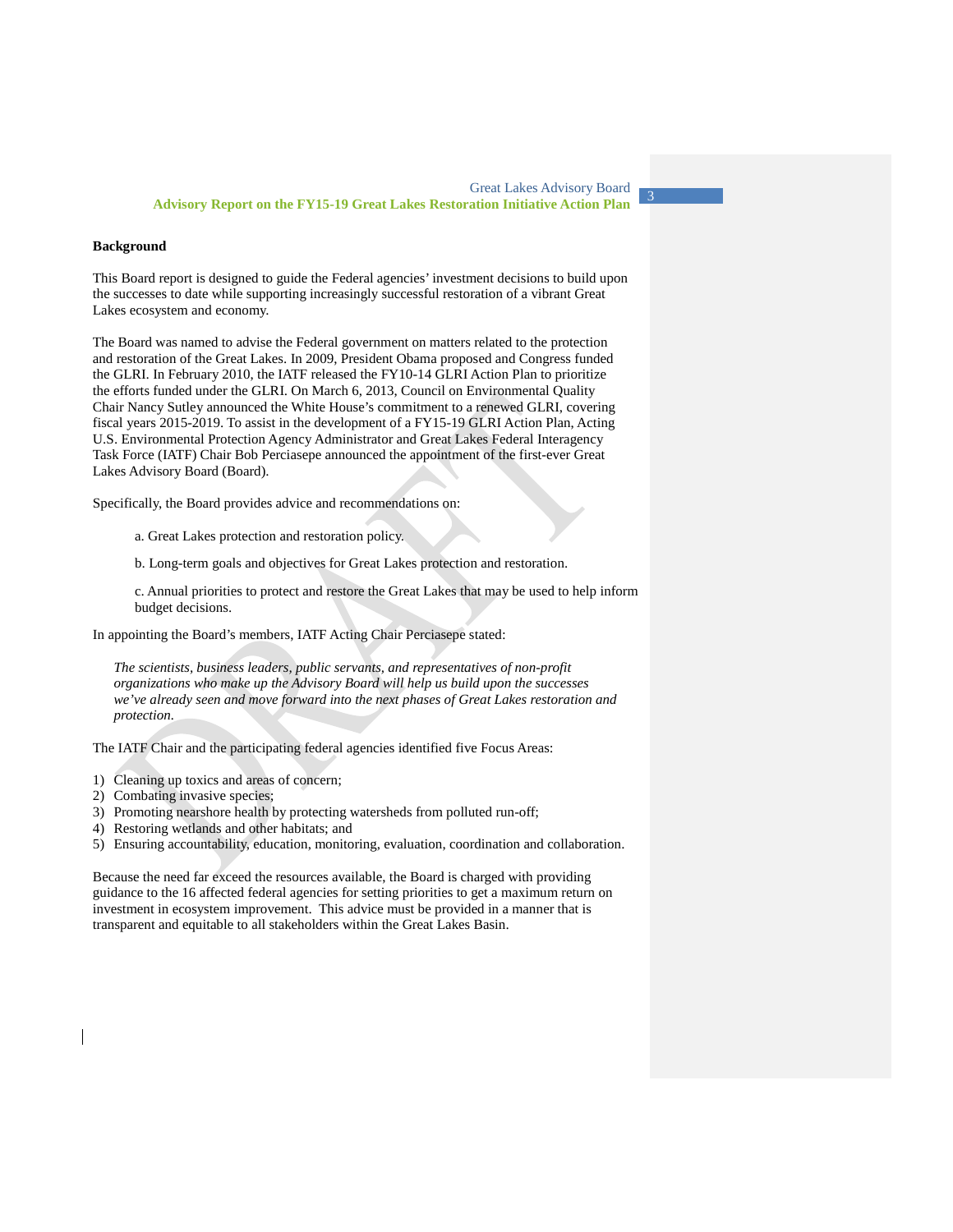#### **Charge Questions**

The IATF provided six specific "Charge Questions" (later revised to seven questions for clarity) to guide the work of the Board. This report is organized around those seven questions as listed below:

(1) Climate change impacts and adaptation are not explicitly included in the Action Plan. Should the connection between the Action Plan focus areas and the protection of the Great Lakes from the impacts of climate change be expressed more clearly in the next Action Plan? If so, how?

(2) In FY13, the federal agencies emphasized investments on three priority subjects: (A) expediting AOC cleanups, (B) reducing nutrients in priority watersheds, and (C) preventing the establishment of invasive species, particularly Asian carp. Should we keep or modify these three priorities?

(A) If we keep the priority to expedite AOC cleanups, should we continue to balance our investments in efforts so we are completing all management actions to take some AOCs off the cleanup list soon while continuing to invest in AOCs that may not be taken off the cleanup list for several years?

(B) The federal agencies have targeted three watersheds for accelerated nutrient reduction work: (a) Maumee River/Western Lake Erie, (b) Lower Fox River/Green Bay, (c) Saginaw River/Bay watersheds. If we keep the current priority to reduce nutrients in targeted watersheds, should we also continue to focus conservation activities to have a stronger impact in some sub-watersheds of these three watersheds? Or should we disperse our conservation activities so they may have a wider geographical impact (but potentially weaker impact across sub-watersheds)? How can we improve participation of key landowners in conservation programs in these watersheds?

(C) If we keep the current priority on invasive species, should we target our GLRI investments at a few specific species? Or should we address other invasive species, too, and if so, which ones? How do we strike the right balance between investing in the control of invasive species already in the Great Lakes and preventing new invasive species from entering them?

(3) How should the next Action Plan provide better guidance on the selection and prioritization process for restoration projects outside of AOCs?

(4) Should the next Action Plan give priority:

(A) To activities that leverage non-GLRI funding, where applicable, enabling GLRI funding to do more?

(B) To large-scale restoration projects (\$3-10 million) that are less likely to ever be realized without GLRI resources?

(5) Should the GLRI track jobs created or sustained through GLRI projects?

(6) Should the GLRI promote environmental justice and support disadvantaged communities?

(7) Should scientific indicators developed by the International Joint Commission or other official processes be considered for refining Measures of Progress or other aspects of the GLRI Action Plan? If so, how should indicators be taken into account in the next GLRI Action Plan?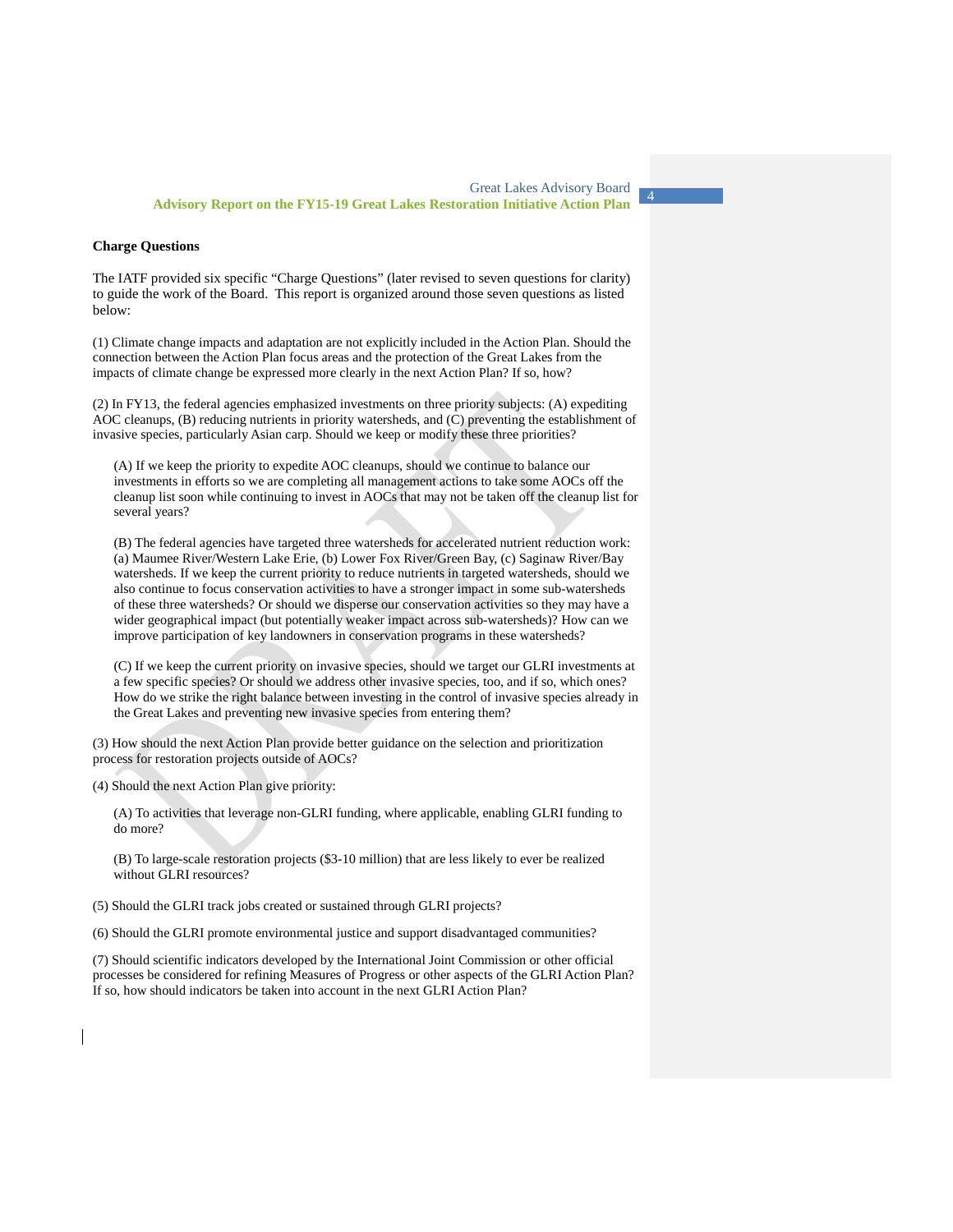#### **Recommendations**

The Board discussed all seven questions as a group then divided into seven working groups to develop responses. The full Board discussed the drafts before developing this report. The following represents the consensus of the Board, with noted exceptions.

Charge Question 1: *Currently climate change impacts and adaptation are not explicitly included in the Action Plan. Should the connection between the Action Plan focus areas and the protection of the Great Lakes from the impacts of climate change be expressed more clearly in the next Action Plan? If so, how?*

Work under the GLRI Action Plan must proceed with protection and restoration projects that help reach the goal of making the Great Lakes ecosystem more resilient to climate change. However, the GLRI Action Plan and resulting restoration, protection and maintenance projects should not focus exclusively on climate change. Nor should a new and separate Focus Area be created to address climate change. Instead, GLRI project sponsors should encourage the incorporation of climate change adaptation practices into GLRI projects during the development process.

The Board acknowledges the impact of climate change and agrees with the scientific consensus, as expressed in multiple reports, that climate change is occurring<sup>[1](#page-2-0)</sup> and is impacting the Great Lakes. Thus, the GLRI Action Plan must acknowledge that climate change, and the resulting changes to local meteorology, can compromise the long term effectiveness of the restoration work being done through the GLRI. To ensure the longterm viability of any specific restoration project, the GLRI awarding agency should consider whether each proposed project is likely to survive the impacts of climate change. This is best done during the project selection process. This emphasis on adaptation under GLRI is appropriate and entities proposing specific projects should be rewarded for clearly defining the resiliency of a given project within the proposal. The Board recognizes that climate change mitigation is also important, but is better addressed elsewhere.

Climate change implications should be taken into account when setting the goals and objectives of the Action Plan, when developing the GLRI Request for Proposals, and making award decisions. During the competitive grants process, points could be awardedto those projects that include pertinent and measurable climate adaptation actions. However, projects that do not or cannot include climate adaptation actions should remain eligible for GLRI funding.

<span id="page-5-0"></span> <sup>1</sup> For example, the International Panel on Climate Change and the National Fish, Wildlife, and Plants Climate Adaptation Strategy. The latter is a product of the U.S. Environmental Protection Agency, Geological Survey, Forest Service, Bureau of Reclamation, Bureau of Land Management, Army Corps of Engineers, National Oceanic and Atmospheric Administration, Bureau of Land Management, National Park Service, Council on Environmental Quality, Bureau of Indian Affairs, Great Lakes Indian Fish and Wildlife Commission, and others. It expressly states that it is designed to build upon and complement the Great Lakes Restoration Initiative. This could suggest buy-in among many jurisdiction and agencies.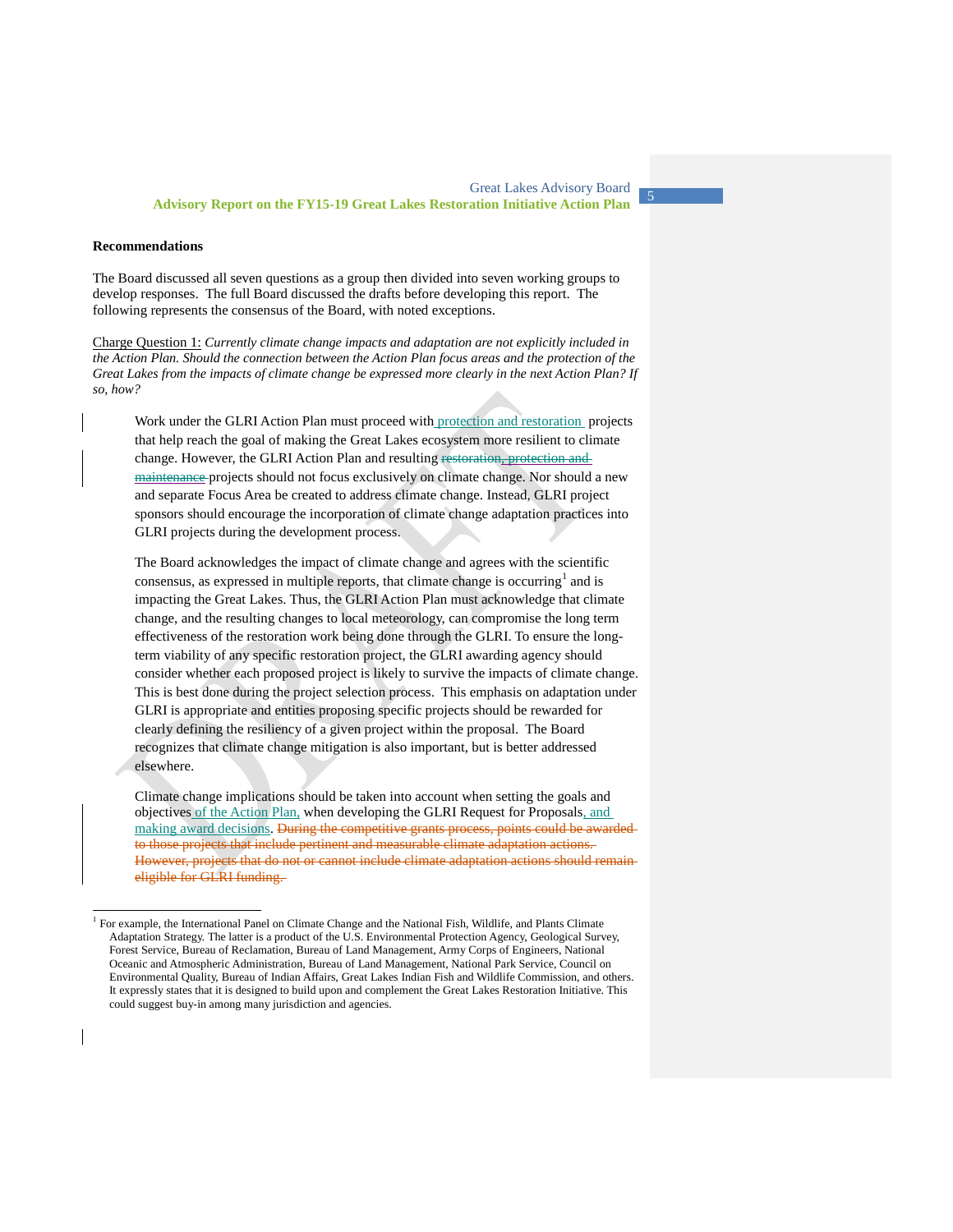Charge Question 2: *In FY13, the federal agencies emphasized investments on three priority subjects: (A) expediting AOC cleanups, (B) reducing nutrients in targeted watersheds, and (C) preventing the establishment of invasive species, particularly Asian carp. Should we keep or modify these three priorities?*

The Board recommends that the IATF agencies retain the three priorities for on-the-ground action-oriented projects, including:

- 1) Projects that expedite delisting of Areas of Concern (AOC's) closest to completion and create momentum for delisting other AOCs,
- 2) Investments primarily in the prevention of new Aquatic Invasive Species (AIS), especially Asian carp, while continuing to fund work to control existing AIS, and
- 3) Phosphorus reductions where needed most while working to ensure conservation practices have a lastinglong-term, sustainable effects results.

The Board recommends the GLRI continue investing a large majority in on-the-ground and in-the-water activities that have direct ecological benefits for the ecosystem. The Board recommends that a fixed percentage of future funding should target the three priority subjects, with a preference for on-the-ground restoration projects and projects not required under traditional permitting and enforcement. The Board recommends that between 60 and 75% of the available funding be designated for these on-the-ground projects. (**THERE NEEDS TO BE MORE DISCUSSION ABOUT WHETHER OR NOT TO HAVE A FIXED PERCENTAGE, AND IF SO, WHAT IT SHOULD BE**).

Priority should be given to projects that: 1) leverage non-GLRI funding, 2) provide longterm, cost-effective reductions and remediation, *and* 3) build upon existing Federal and state regulatory requirements. GLRI funds should target remediation of legacy problems, mitigation of existing problems and prevention of new problems. GLRI funds should not be used to offset funding challenges in programs like Superfund, the Clean Water Act, or state programs. Projects associated with permitting, enforcement, research, and new existing regulatory programs should rely on traditional funding sources. The IATF agencies should encourage innovative technologies but should not fund their development nor the approval process which should be left to the states and Federal programs not funded by GLRI.

Finally, there needs to be sufficient monitoring and assessment to determine the effectiveness of funded projects. This should be done by encouraging monitoring as part of all restoration projects and leveraging existing monitoring programs. This recommendation applies to the entire GLRI.

Charge Question 2(A): *If we keep the current priority to expedite AOC cleanups, should we continue to balance our investments so we are completing all management actions to take some AOCs off the cleanup list soon while continuing to invest in AOCs that may not be taken off the cleanup list for several years?*

The Board recommends the IATF agencies give priority to projects that expedite AOC delisting. First priority should be given to projects that can be delisted most rapidly. Projects that can eliminate specific impairments should be given secondary priority.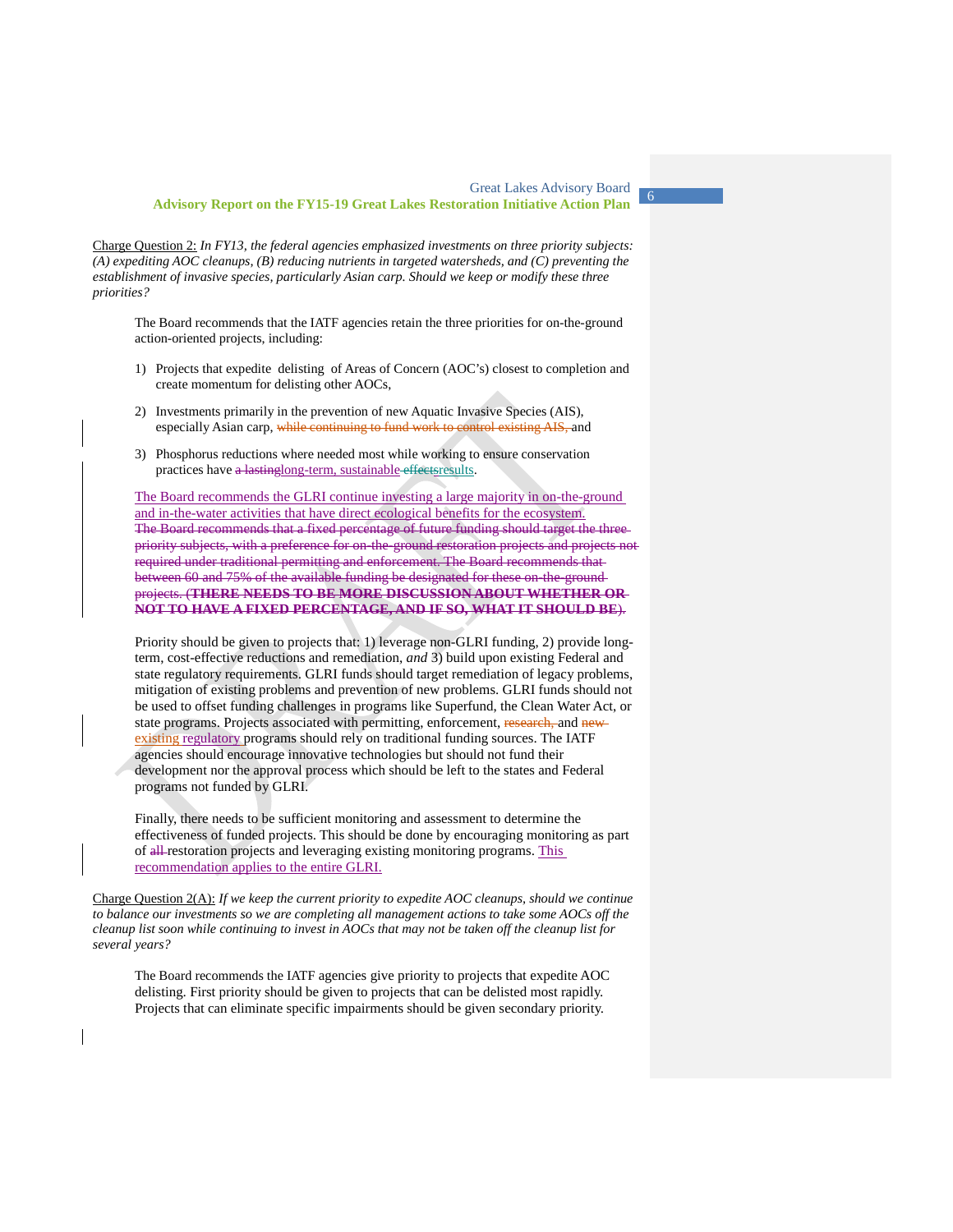Projects that can show documented progress toward longer term delisting should be given tertiary priority. Projects should be distributed geographically throughout the Great Lakes basin. Projects outside of AOCs should be funded that can demonstrate a significant ecosystem improvement return on investment and with the written approval of the Regional Administrator.

Charge Question 2(B): *The federal agencies have targeted three watersheds for accelerated nutrient reduction work: (i) Maumee River/Western Lake Erie, (ii) Lower Fox River/Green Bay, (iii) Saginaw River/Bay watersheds. If we keep the current priority to reduce nutrients in targeted watersheds, should we also continue to focus conservation activities to have a stronger impact in some sub-watersheds of these three priority watersheds? Or should we disperse our conservation activities so they may have a wider geographical impact on the three priority watersheds (but potentially weaker impact across sub-watersheds)? How can we improve participation of key landowners in conservation programs in these watersheds?*

The GLRI should continue to give priority to sustainable projects that emphasize nearshore health and nonpoint source pollution prevention to reduce phosphorus runoff in the Saginaw Bay, Western Lake Erie (including Lake St. Clair), and Green Bay watersheds. Projects should be given priority if they include a plan or a funding source for long-term operation and maintenance of the constructed project. Agricultural interests continue to play a major role in the reduction of nutrients, but urban areas are important, as well. The Board recommends funding projects in drainage areas with the highest phosphorus and sediment loadings, first in the three areas highlighted above, and then in other areas of the Great Lakes

**This section below needs further discussion because of a possible inconsistency with another recommendation**

The highest priority should be given to projects in watersheds where regulatory tools have been utilized to prioritize and assure progress. Funding priority should be given to projects in communities that demonstrate a commitment to implement comprehensive conservation farm plans that are sustainable and perpetual. augment watershed programs that are effectively using all available regulatory tools, including having an approved TMDL and/or numerical criteria for nutrients. These comprehensive conservation plans will sustainable programs should include implementation of nutrient management plans state and local policies and ordinances that become the permanent process that drive the installation, inspection, monitoring, and reporting on long term BMP performance.  $\frac{1}{2}$  ific tools include Nutrient Management Plan implementation and compliance. (e.g., NRCS 590 provisions include waterways, concentrated flow channels, buffer strips, installation, fertilizer and manure spreading rates that lead to field phosphorus of less than 35 ppm, and soil erosion cropping systems).

The Board recommends that The IATF agencies should will work cooperatively to establish a more effective means of to ensuring that agricultural producers who receive Federal benefit from commodity [programs ]and/or insurance subsidy program[s] benefits] must comply with comprehensive conservation farm plans including all provisions of NRCS 590 nutrient plans that includinge regular inspection certification of the 590-implementation and maintenance.

**Comment [GU1]:** Richard Stewart seeks clarification: This new ending sentence may need some modification unless everyone (including the EPA) is clear what is meant by Geographical distribution.

**Comment [GU2]:** Jim Ridgway agrees with proposed edits by Bill Hafs.

**Comment [GU3]:** Steve Galarneau comments: When I distill down what is being proposed I hear that:

1.All Federal agricultural programs should have an environmental and sustainable component to them so that we do not have conflicting programs – sometimes even within the same agency. It strikes me that this is not unlike the climate change component that we want all GLRI projects to consider going forward – climate change resiliency and sustainable.

2.The NPS component is the largest challenge facing us now and we have been at it for a long time with limited success.

Please let me know if my "read" is correct.

Bill is correct about the lack of agricultural practices that are installed and maintained. For the Lower Fox nutrient management is the single best tool in the arsenal but it is also the hardest to verify and the management practice that is often the most frequently discarded based on commodity costs and other outside stressors. The fact of the matter is that with soil test P levels as high as they are in portions of the Lower Fox Basin the only viable long-term solution to water quality is to reduce the soil test P values. I agree lots of money has been spent in the basin on nonpoint practices; however, I am not sure if the water quality monitoring data can be used to say that the program has been ineffective. While it is true that practices may not have been maintained it is also important to point out that many of the conventional practices such as conservation tillage and buffers are really not that effective at reducing phosphorus loads when the soil test P is very high. It took time for the soil test values to get so high and there will be a lag in water quality. For example, as an analogy, I have heard it said that even if we stopped carbon emissions the temperature will still go up before it starts coming down. I think that you would agree that this same phenomenon applies to the phosphorus loadings.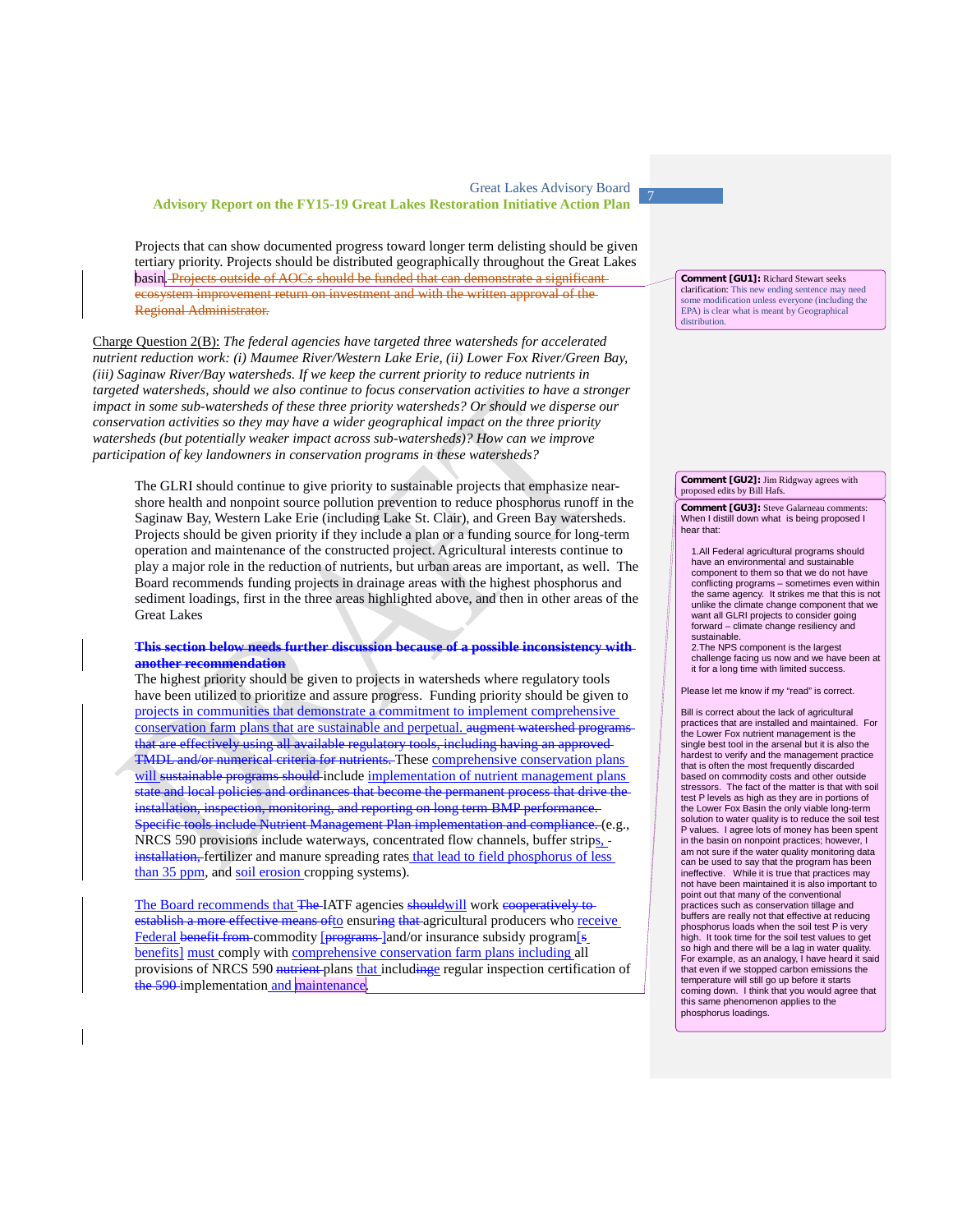Charge Question 2(C): *If we keep the current priority to prevent invasive species from becoming established, should we target our GLRI investments at a few specific species? Or should we address other invasive species, too, and if so, which ones? How do we strike the right balance between investing in the control of invasive species already in the Great Lakes and preventing new invasive species from entering them?*

The Board recommends that the IATF agencies continue to utilize GLRI funding for preventing Asian carp from reaching the Great Lakes as a top priority, preventing the introduction of other new invasive species be secondary, and controlling other, established invasive species should be a lower priority.

The Board supports stronger ballast water regulations and enforcement, focused on preventing the introduction of invasive species. These costs should not be funded by GLRI.

U.S. federal, state, Canadian federal and provincial ballast water regulations should be uniform in requirements and enforcement for vessels entering the Great Lakes system from the ocean.

Charge Question 3: *How should the next Action Plan provide better guidance on the selection and prioritization process for restoration projects outside of AOCs?* 

The Board recommends strengthening and expanding the use of the Lakewide Action and Management Plans (LAMPs) and other collaborative processes to ensure stronger coordination and communication for prioritizing non-AOC restoration work on a lake-bylake basis or other appropriate scale.

The cumulative effects of multiple projects should be managed at a spatial scale larger than that for individual projects. In most cases, the appropriate scale is the individual Great Lake. Regional as well as basin-wide evaluations are also appropriate for addressing some impairments. The Board concludes that LAMPs under the U.S.-Canada Great Lakes Water Quality Agreement provide the appropriate mechanisms. However, the LAMP program must be revitalized and strengthened to assure that programs are sufficiently up-to-date and focused to guide prioritization. The process to re-energize LAMPs will require re-engaging the multiple partners and increasing their access to the large data sets and spatial mapping tools that can aid the development of more holistic approaches.

The Board recommends that the LAMP process provide States, tribes, cities, nongovernmental organizations and other key partners a project review-and-comment role in future GLRI project selections. Under this approach, the states and other partners do not make the selection table but provide critical context for projects – such as alerting the review team of other issues around a project.

The Board also supports additional efforts to improve communication and collaboration among states, tribes, municipalities, local communities, and the federal agencies charged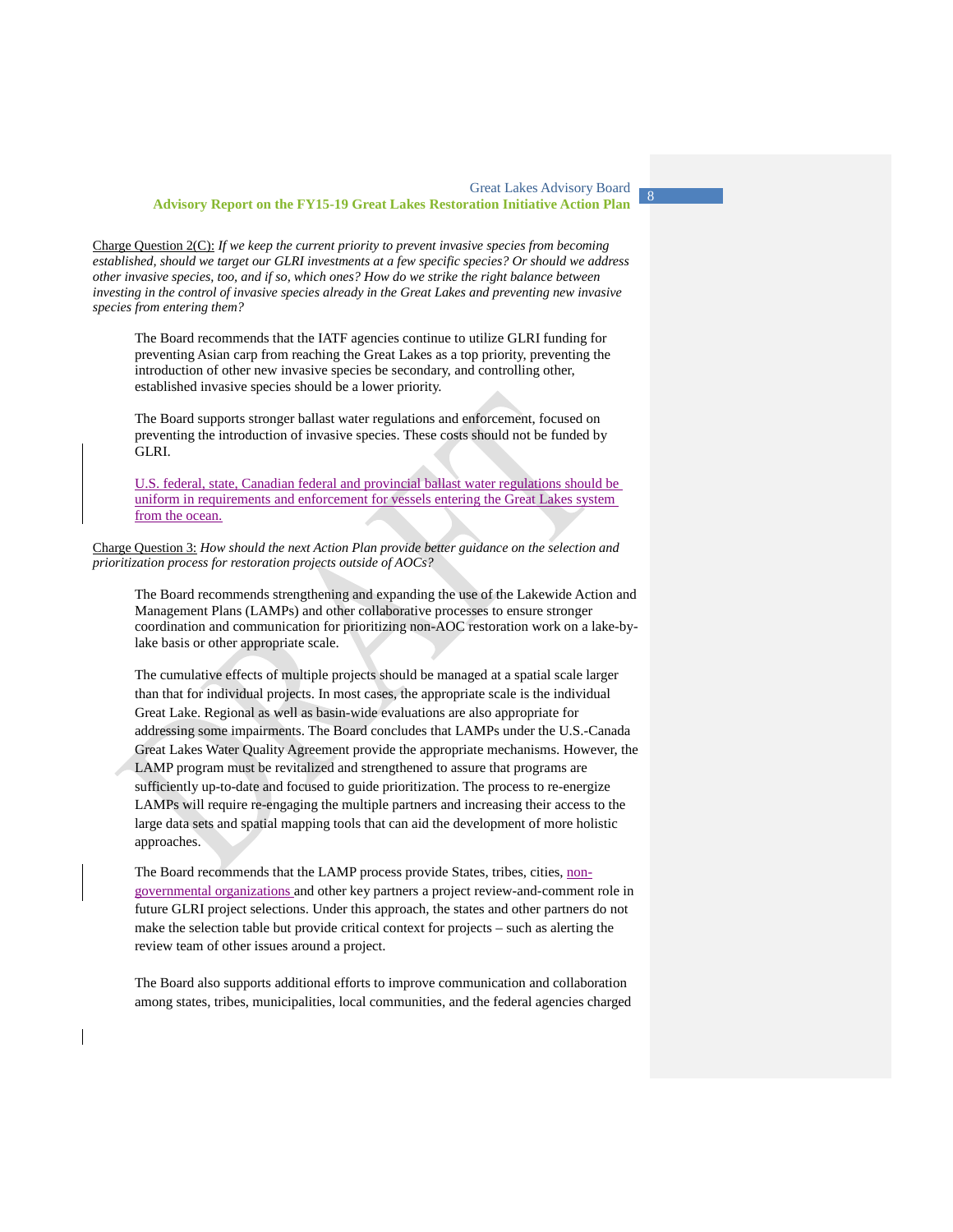with carrying out the GLRI with specific focus on priority-setting, federal work, implementing programs, grants, and evaluating opportunities to leverage resources.

Charge Question 4: *Should the next Action Plan give priority:*

Charge Question 4(A): *to activities that leverage non-GLRI funding, where applicable, thereby enabling the GLRI funding to do more?*

The Board recommends that federal agencies encourage, but not require, non GLRI matching resources where permissible. The Board recognizes that for many grantees, matching GLRI investments is difficult, if not impossible. Thus, requiring matching funds would disqualify otherwise worthy projects. Furthermore, requiring a match as an eligibility requirement creates a built-in advantage for well-resourced applicants.

However, the Board concludes that projects that are able to bring additional federal and non-federal funds to the restoration effort can leverage the GLRI resources to facilitate major investments in Great Lakes restoration. Prioritizing projects that leverage non-GLRI resources helps accelerate projects that non-federal agencies and private organizations have targeted as priorities. Projects that supplement GLRI funds with other funding sources are also more likely to create partnerships that improve project effectiveness, establish long-term mechanisms for sharing outcomes, and create or enhance a sense of community.

The Board recommends that in-kind contributions such as equipment and services be considered eligible match when determining the extent to which a project leverages non-GLRI resources. In addition, efforts expended prior to grant award should be considered eligible if the effort is well documented and specific to the project specific planning and preparatory activities.

Charge Question 4(B): *to large-scale restoration projects (\$3-10 million) that are less likely to ever be realized without GLRI resources?*

The Board recommends that investments that have the greatest potential for achieving measurable improvements to the Great Lakes ecosystem should be given priority regardless of their dollar value. High priority projects may have whole-lake or multi-lake impacts and create or contribute to significant impact by addressing multiple stressors in smaller geographic regions or generating data, models, or other project outcomes that are applicable to multiple projects.

The project prioritization process enacted by the sponsoring federal agency should encourage projects that maximize positive impact by incorporating creative mechanisms for addressing protection and restoration at various scales. Larger projects are encouraged to partner with smaller project teams and thereby make the overall effect both impactful on the ground and supportive of localized efforts.

Question 5: *Should the GLRI track jobs created or sustained through GLRI projects?*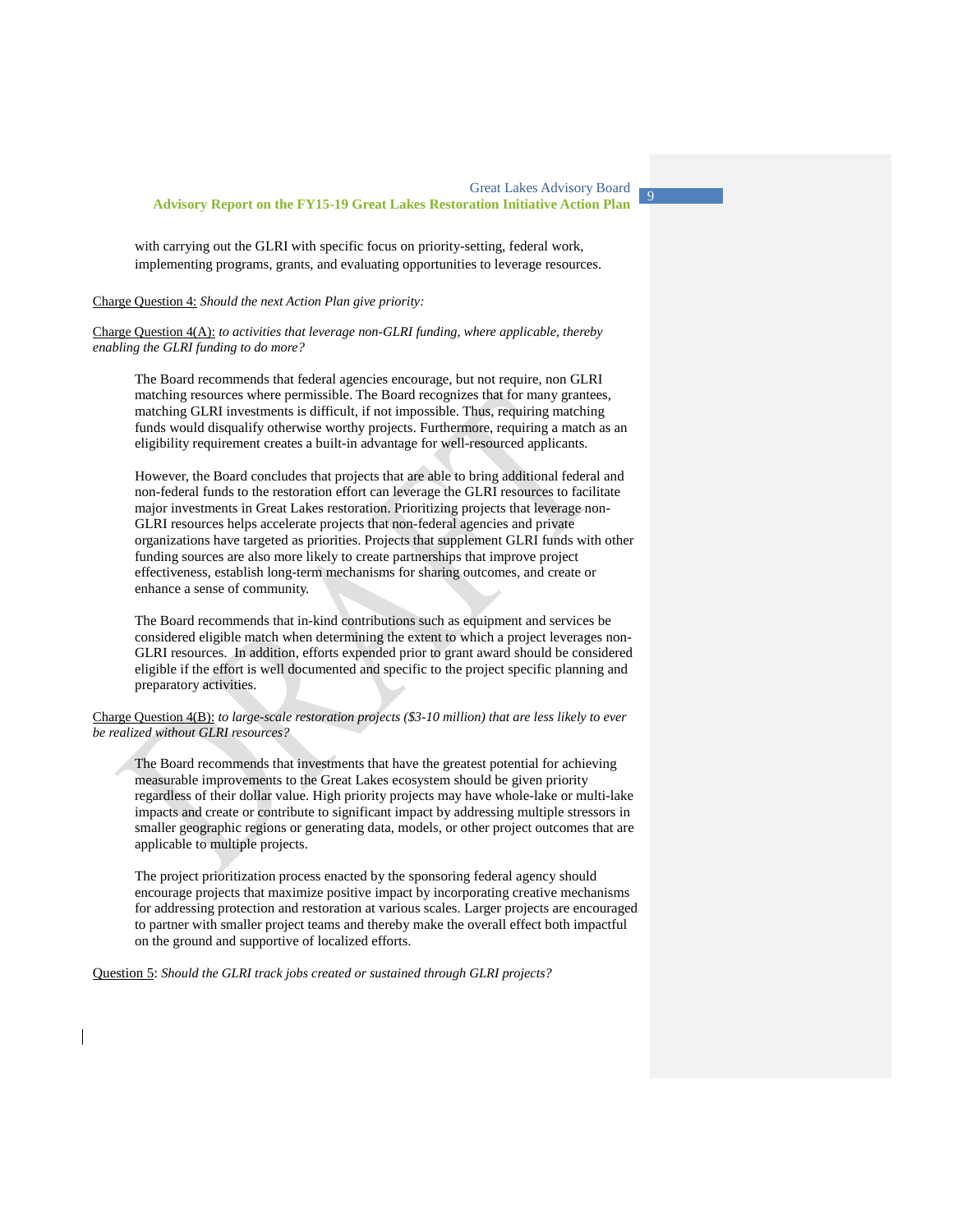| <b>Great Lakes Advisory Board</b><br><b>Advisory Report on the FY15-19 Great Lakes Restoration Initiative Action Plan</b>                                                                                                                                                                                                                                                                                                                                                                                                                 | 10                                                                                                                                                                                           |
|-------------------------------------------------------------------------------------------------------------------------------------------------------------------------------------------------------------------------------------------------------------------------------------------------------------------------------------------------------------------------------------------------------------------------------------------------------------------------------------------------------------------------------------------|----------------------------------------------------------------------------------------------------------------------------------------------------------------------------------------------|
| The Board recommends that the selection process encourage tracking appropriate<br>economic benefits, including jobs and other economic indicators. Where appropriate,<br>GLRI investment decisions should promote economic outcomes as well as social and<br>environmental outcomes. The next Action Plan should expressly encourage projects that<br>can identify economic and social benefits and opportunities in affected regions or<br>communities in addition to environmental project outcomes.                                    | <b>Comment [CD4]:</b> Simone asks for clarification<br>about "encourage tracking"                                                                                                            |
| There is an inherent potential for job creation in GLRI projects that lead to a significant<br>improvement in the Great Lakes ecosystem, because it is so closely tied to the health of<br>the regional economy. However, the Board concludes that job creation should not be<br>included as an eligibility requirement because it would disqualify meaningful projects<br>that otherwise offer significant potential for ecosystem improvement.                                                                                          |                                                                                                                                                                                              |
| The Board recognizes that tracking and quantifying the economic impact of a GLRI<br>project can be expensive, time-consuming, and subject to uncertainty. Therefore, the<br>Board does not support requiring individual project teams—often limited in expertise and<br>capacity-to track economic impacts during or after project completion. Individual<br>project teams cannot be expected to track economic impacts, during the project or after<br>project work has been completed. To address this concern, project teams should be |                                                                                                                                                                                              |
| allowed and encouraged to use a minor portion of their GLRI funds to track the<br>appropriate metrics and demonstrate economic impact as one of their project outcomes.<br>Alternatively, IATF agencies should engage regional economic development personnel to<br>participate in documenting economic benefit.                                                                                                                                                                                                                          | <b>Comment [CD5]:</b> Simone asks for clarification<br>about "appropriate metrics"<br><b>Comment [CD6]:</b> Simone asks for clarification<br>about "regional economic development personnel" |
| IATF agencies should provide specific guidance on the selection and use of conventional<br>economic indicators. Because the Board recognizes that the economic impact of GLRI<br>projects may not be measurable for years or even decades, it The Board encourages the<br>agencies to consider assessing the economic impact of the GLRI program as a whole. The<br>Board recognizes that the economic impact of GLRI projects may not be measurable for-<br>years or even decades.                                                       | <b>Comment [CD7]:</b> Simone asks for clarification<br>about this first sentence in the paragraph.                                                                                           |
| Charge Question 6: Should the GLRI promote environmental justice and support disadvantaged<br><i>communities?</i>                                                                                                                                                                                                                                                                                                                                                                                                                         |                                                                                                                                                                                              |
| The Board recommends that the project selection process promote environmental justice<br>by incorporating incentives for projects that enlist meaningful involvement, include an<br>Environmental Justice (EJ) assessment, a community action component, a process to<br>identify and capture scalable and replicable elements, includes EJ principles, provide-<br>meaningful involvement and fair treatment of all people regardless of race, color, national<br>origin, or income.                                                     |                                                                                                                                                                                              |
| The Board recommends that grant scoring/ranking provide incentives that facilitate the<br>engagement of environmental justice communities. The GLRI funding opportunities<br>should encourage partnerships with organizations that are truly based in communities<br>impacted by the restoration activities.                                                                                                                                                                                                                              | <b>Comment [CD8]:</b> Simone asks for clarification<br>about "provides incentives that facilitate"<br><b>Comment [CD9]:</b> Simone asks for clarification<br>about what "truly based" means  |
| The Board encourages the IATF agencies to identify clear ways that the GLRI projects<br>incorporate environmental justice concerns and communities. The responsibility for<br>inclusion and transparency is greatest in communities that have shouldered a                                                                                                                                                                                                                                                                                | <b>Comment [CD10]:</b> Simone asks for clarification<br>about what "clear ways" entail.                                                                                                      |

 $\overline{\phantom{a}}$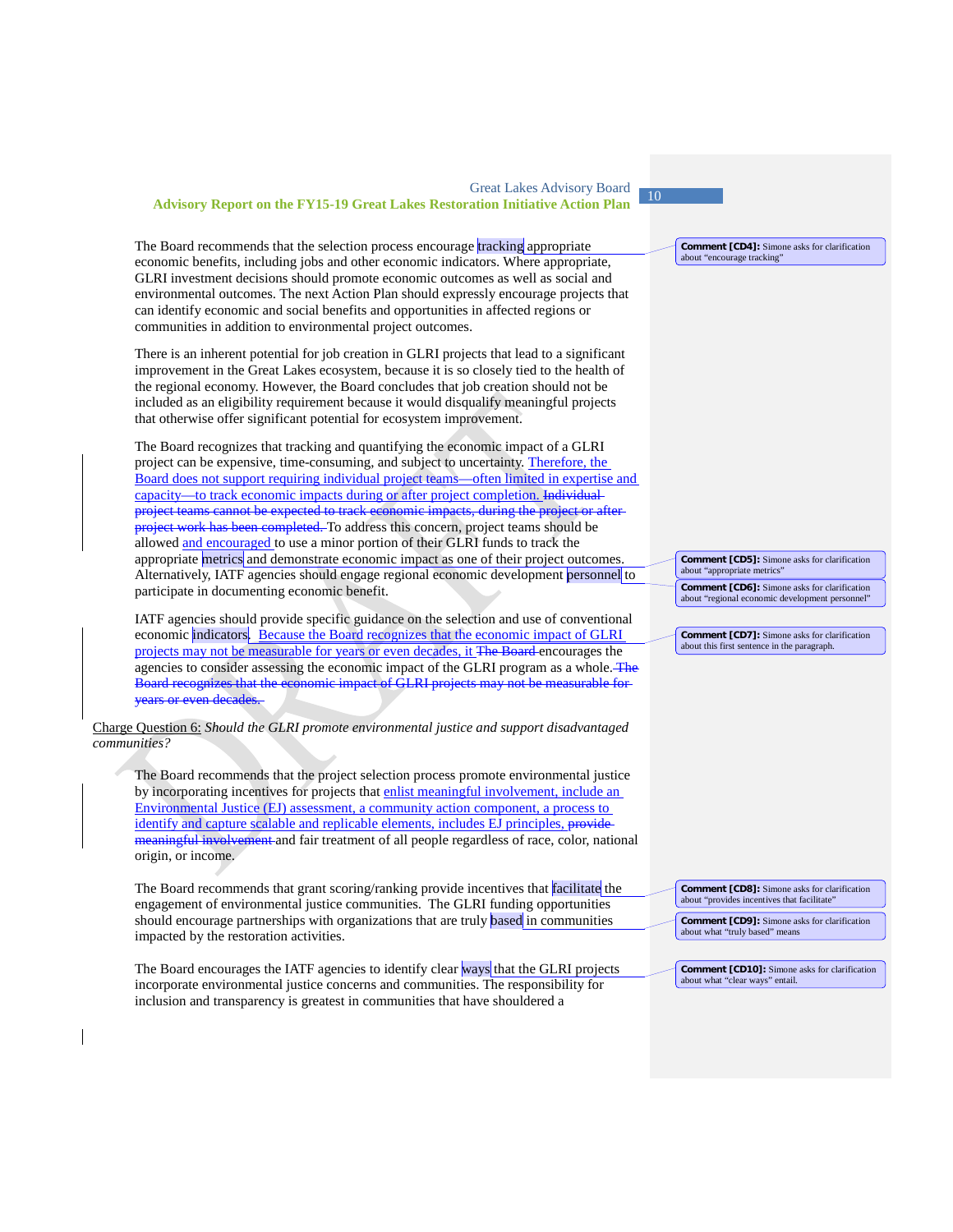disproportionate amount of contamination and the negative health impacts of environmental pollution.

Toxic hot spots that lead to the identification of the 43 Areas of Concern (AOC) are often in urban areas where there is a legacy of industrial pollution and sometimes continuing pollution. As a result, the restoration projects eligible for GLRI funding overlap with many issues of concern to environmental justice communities and communities of color. Fish consumption advisories and drinking water contamination pose special problems for communities that depend on the lakes and their tributaries as a source of protein through subsistence fishing. Many native tribes rely on fishing in the Great Lakes and their tributaries for cultural as well as economic reasons. These communities often face challenges and barriers associated with meaningful involvement and adequate representation.

Integrating environmental justice into the GLRI has many benefits, including compliance with relevant federal policies.<sup>[2](#page-5-0)</sup>

Charge Question 7: *Should scientific indicators developed by the International Joint Commission or other official processes be considered for use in refining Measures of Progress or other aspects of the GLRI Action Plan? If so, how should indicators be taken into account in the next GLRI Action Plan?*

The Board recommends the use of the IJC scientific ecosystem indicators alongwithdeveloped by the International Joint Commission (IJC 2012) and others in continued efforts to integrate the indicators with monitoring and assessment to track progress, evaluate projects, and communicate the results from GLRI investments.

Under the leadership of the IJC, a workgroup with broad representation from scientific and policy leaders from the academic, government, non-government, and private sector communities developed a set of ecosystem indicators that were released in October 2013. These indicators should serve as the basis for monitoring, assessing, evaluating, and communicating the results of GLRI investments.

The Board recommends that the Great Lakes community adopt these indicators as a common currency for progress and success on the Great Lakes. TheyMeasures of progress (as currently used in GLRI reporting) are useful to ensure that appropriate milestones exist for all GLRI project activities. However, local ecosystem monitoring also is needed to determine whether specific restoration actions indeed are resulting in improved ecosystem condition. At the level of overall Great Lakes, integrative indicators of lake-wide ecosystem health such as the proposed IJC indicators are critically important for their ability to track both improvement and degradation over time. To the extent

<sup>&</sup>lt;sup>2</sup> E.g., Executive Order 12898 on "Federal Actions to Address Environmental Justice in Minority Populations and Low-Income Populations" focuses federal attention on the environmental and human health conditions in minority and low-income communities with the goal of achieving environmental justice. It is also intended to promote nondiscrimination in federal programs affecting human health and the environment and to provide minority and low-income communities with access to public information on, and an opportunity for public participation in, matters relating to human health or the environment.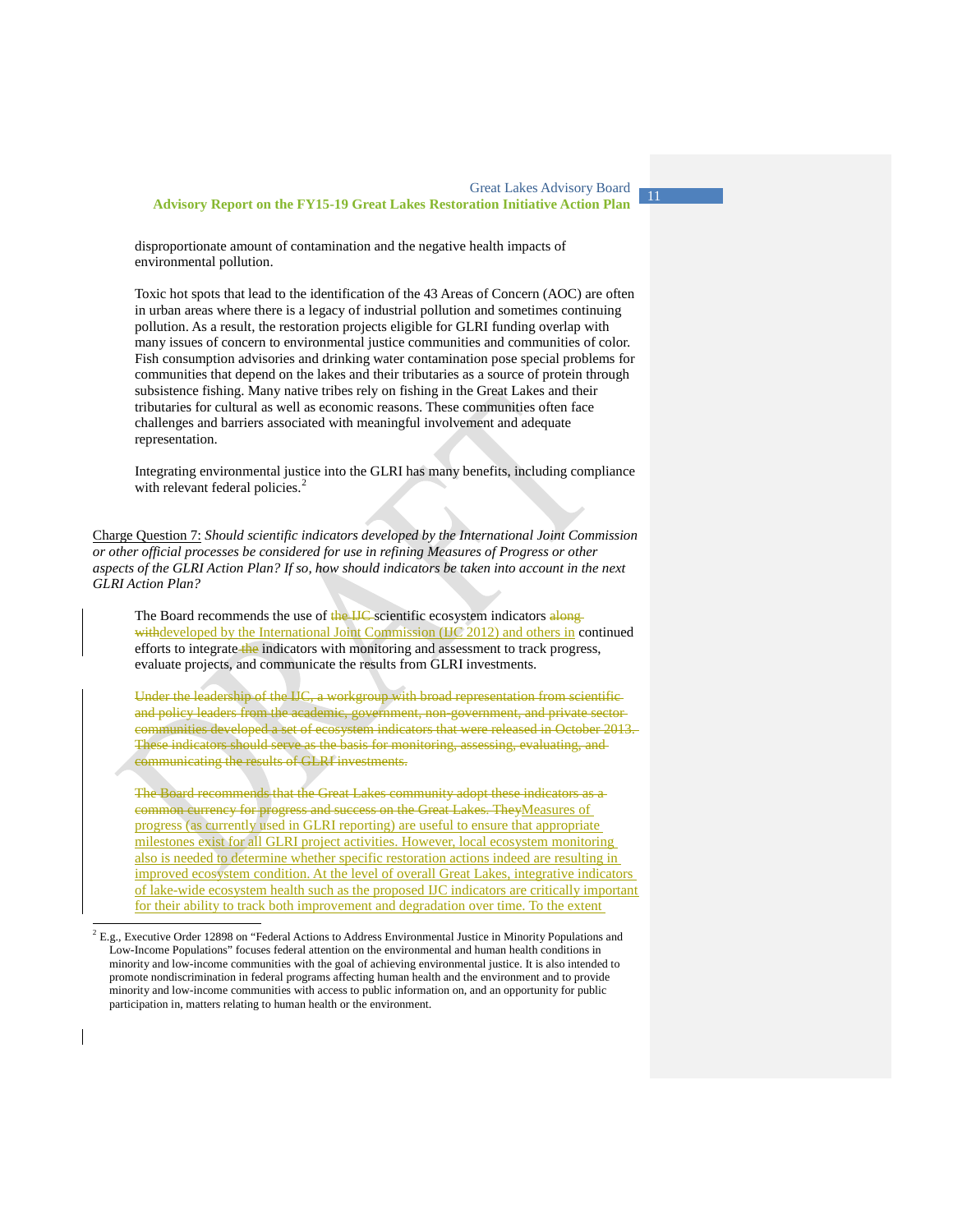feasible, the GLRI should contribute to this continuing development of an appropriate suite of Great Lakes indicators, including both chemical and biological indicators.

It is important to note the distinction between monitoring progress of specific restoration actions addressing a diversity of issues, and measuring overall lake condition with a modest number of ecosystem indicators. To measure progress of specific GLRI projects, site- and project-specific monitoring may also be called for. Recognizing the complexity of evaluating GLRI effectiveness, and the on-going status of development of Great Lakes ecosystem indicators, the Board strongly recommends that the GLRI and IATF identify a process to improve its monitoring of progress within the lake ecosystems. Improvements in monitoring will help significantly in prioritizing investments, evaluating programs, making adjustments to increase their effectiveness, and communicating with the broader public and opinion leaders about the health of the Great Lakes. Where there are existingmechanisms to deliver information to users and the public, they should be utilized. If additional ones are necessary, they should be developed.